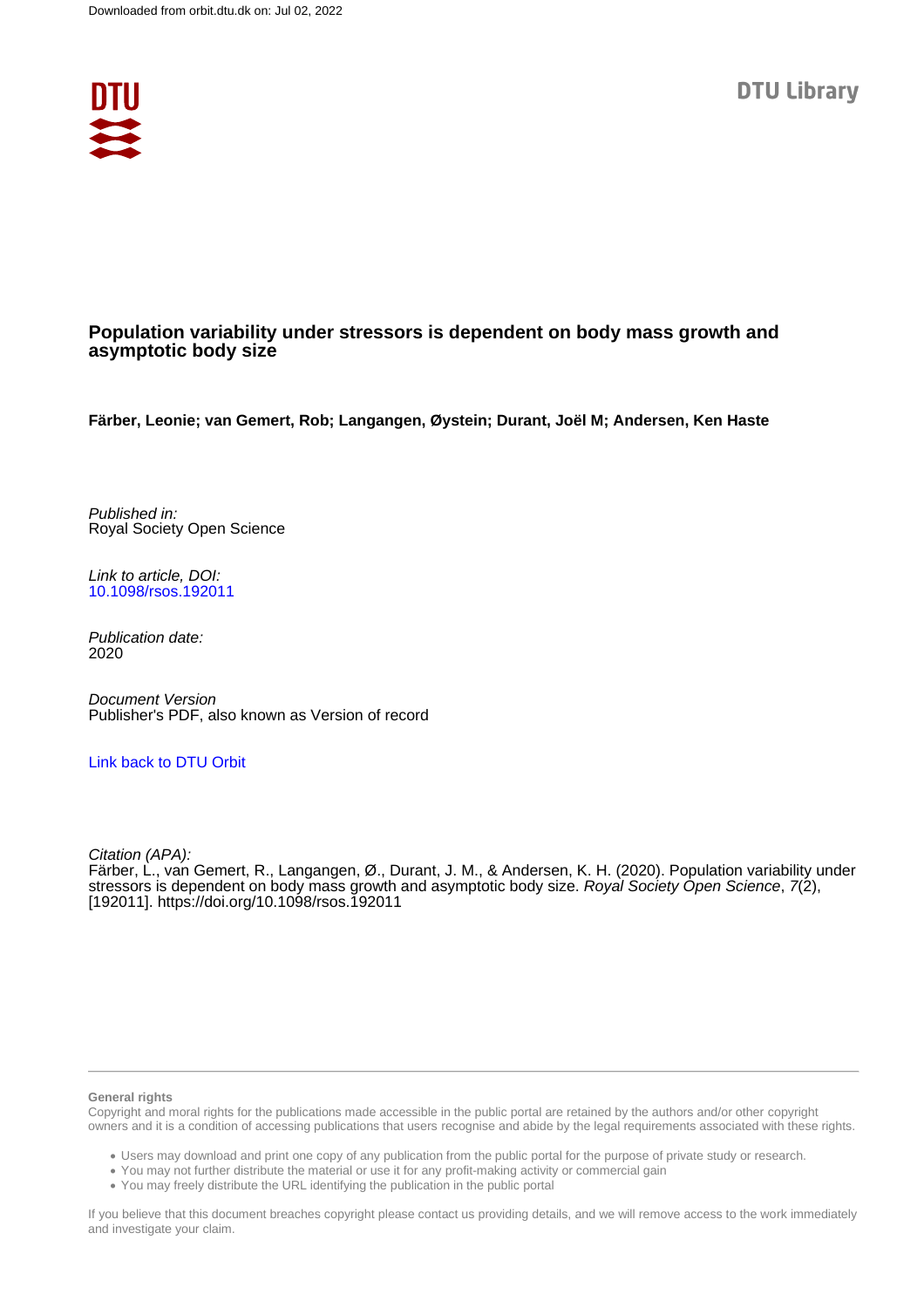# **ROYAL SOCIETY OPEN SCIENCE**

### royalsocietypublishing.org/journal/rsos

# Research



Cite this article: Färber L, van Gemert R, Langangen Ø, Durant JM, Andersen KH. 2020 Population variability under stressors is dependent on body mass growth and asymptotic body size. R. Soc. open sci. 7: 192011. http://dx.doi.org/10.1098/rsos.192011

Received: 17 November 2019 Accepted: 3 February 2020

Subject Category:

Organismal and evolutionary biology

Subject Areas:

ecology

### Keywords:

variability, stock–recruitment relationship, density-dependence, density-independence, environmental noise, fishing

Authors for correspondence:

Leonie Färber e-mail: [leonie.faerber@uni-hamburg.de](mailto:leonie.faerber@uni-hamburg.de) Joël M. Durant e-mail: [joel.durant@ibv.uio.no](mailto:joel.durant@ibv.uio.no)

† Present address: Institute for Marine Ecosystem and Fisheries Science, Center for Earth System Research and Sustainability (CEN), University of Hamburg, Große Elbstraße 133, 22767 Hamburg, Germany.

‡ Present address: Department of Biology and Ecology of Fishes, Leibniz-Institute of Freshwater Ecology and Inland Fisheries, Müggelseedamm 310, 12587 Berlin, Germany.

Electronic supplementary material is available online at [https://doi.org/10.6084/m9.figshare.c.](https://doi.org/10.6084/m9.figshare.c.4860648) [4860648.](https://doi.org/10.6084/m9.figshare.c.4860648)

THE ROYAL SOCIETY PURLISHING

# Population variability under stressors is dependent on body mass growth and asymptotic body size

Leonie Färber<sup>1,†</sup>, Rob van Gemert<sup>2,‡</sup> , Øystein Langangen<sup>1</sup>, Joël M. Durant<sup>1</sup> and Ken H. Andersen<sup>2</sup>

<sup>1</sup> Centre for Ecological and Evolutionary Synthesis (CEES), Department of Biosciences, University of Oslo, PO Box 1066 Blindern, NO-0316 Oslo, Norway <sup>2</sup> Centre for Ocean Life, National Institute of Aquatic Resources (DTU-Aqua), Technical University of Denmark, Kemitorvet, Building 202, 2800 Kgs Lyngby, Denmark

LF, [0000-0002-8587-3438;](http://orcid.org/0000-0002-8587-3438) ØL, [0000-0002-6977-6128;](http://orcid.org/0000-0002-6977-6128) JMD, [0000-0002-1129-525X](http://orcid.org/0000-0002-1129-525X); KHA, [0000-0002-8478-3430](http://orcid.org/0000-0002-8478-3430)

The recruitment and biomass of a fish stock are influenced by their environmental conditions and anthropogenic pressures such as fishing. The variability in the environment often translates into fluctuations in recruitment, which then propagate throughout the stock biomass. In order to manage fish stocks sustainably, it is necessary to understand their dynamics. Here, we systematically explore the dynamics and sensitivity of fish stock recruitment and biomass to environmental noise. Using an age-structured and trait-based model, we explore random noise (white noise) and autocorrelated noise (red noise) in combination with low to high levels of harvesting. We determine the vital rates of stocks covering a wide range of possible body mass (size) growth rates and asymptotic size parameter combinations. Our study indicates that the variability of stock recruitment and biomass are probably correlated with the stock's asymptotic size and growth rate. We find that fast-growing and large-sized fish stocks are likely to be less vulnerable to disturbances than slowgrowing and small-sized fish stocks. We show how the natural variability in fish stocks is amplified by fishing, not just for one stock but for a broad range of fish life histories.

## 1. Introduction

The natural environmental conditions, e.g. sea temperature, that a fish stock experiences fluctuate continuously. During their earlylife stages, fish are particularly sensitive to environmental

© 2020 The Authors. Published by the Royal Society under the terms of the Creative Commons Attribution License<http://creativecommons.org/licenses/by/4.0/>, which permits unrestricted use, provided the original author and source are credited.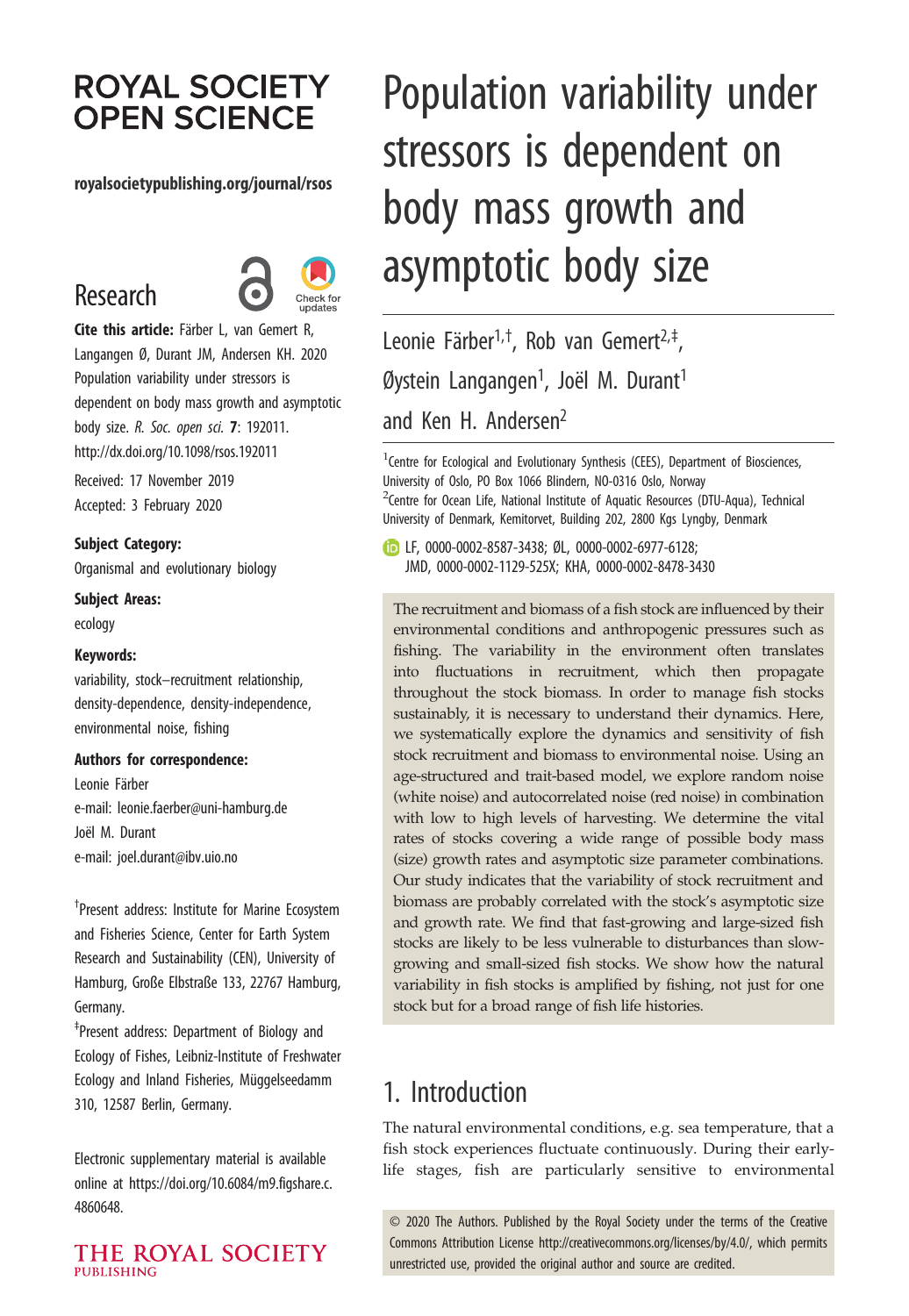2

fluctuations, and this sensitivity can result in large variability in the size of the spawning stock and the stock available for fisheries. In addition to these fluctuations in the environment, fish stocks are also subject to fishing pressure, which can, for instance, alter the population structure in terms of age or size [[1](#page-10-0)].

Thus, the combined effects of climate variability and fishing can strongly alter the population dynamics. For instance, when fishing targets large and old individuals, the resilience of the stock to buffer environmental effects might be disturbed [[1](#page-10-0)–[4](#page-10-0)]. Hidalgo et al. [4] showed in a simulation of population dynamics that, with exploitation, the importance of the contribution of recruitment to the total biomass increases; accordingly, environmental effects (simulated by white and red noise) have a stronger effect on biomass dynamics. Owing to their longevity, large-sized and slow-growing fish often have many cohorts contributing to the overall recruitment. Thus, poor reproductive output of one weak cohort can be substituted by the other cohorts, thereby buffering environmental fluctuations [\[3](#page-10-0)–[6\]](#page-10-0). However, it is also possible that the variability in recruitment will be echoed by a generational lag throughout the stock [[7,8\]](#page-10-0). This phenomenon, which is called 'cohort resonance', has been demonstrated in three species with differing longevity: coho salmon (Oncorhynchus kisutch), Pacific hake (Merluccius productus) and Pacific Ocean perch (Sebastes alutus) [[7](#page-10-0),[8](#page-10-0)]. Additionally, the effects of environmental conditions experienced in early life are evident throughout the lifespan of the cohort ('cohort effect' [\[9](#page-10-0)–[11\]](#page-10-0), e.g. in capelin (Mallotus villosus) [\[10](#page-10-0)]. Studies have shown that traits that promote slow population increase and low turnover rate, such as late maturation, slow body mass (size) growth rate and large asymptotic size, leave a stock more vulnerable to exploitation [[5,7,12,13](#page-10-0)]. A study on North Atlantic cod (Gadus morhua) stocks showed that environmental effects (autocorrelated and non-correlated dynamics) that influence recruitment by modulating, for example, food availability and temperature lead to increased sensitivity to collapse among fished populations [\[14](#page-10-0)]. Further, species with high rates of body mass growth are more prone to collapse under fishing pressure and environmental variability [[15\]](#page-10-0).

In this study, we systematically analyse a broad spectrum of life histories of fish species in response to environmental impacts and fishing pressure in order to draw general conclusions about fish life histories and their sensitivity towards disturbances. For this large-scale exploration of fish dynamics, we use a trait-based description of fish diversity, focusing on two traits: asymptotic body mass (size) and body mass growth rate [[16\]](#page-10-0). Focusing on asymptotic size enables the generalization of the variety of fish life histories by characterizing different species by a single trait [[17\]](#page-10-0). The body mass growth rate further distinguishes between slow- and fast-growing species of similar asymptotic size. Using this approach, we are able to investigate the dynamics of fish stocks ranging from slow to fast growth, and from small to large asymptotic size.

Understanding the response of fish populations to disturbances helps to direct sustainable management efforts [[3](#page-10-0),[4](#page-10-0)]. In this study, we test the sensitivity of fish populations to random white noise and to autocorrelated red noise. True environmental conditions involve red noise more frequently than white, especially in the marine environment [[18,19\]](#page-10-0). However, the North Atlantic Oscillation dynamics from 1822 to 2000 can be approximated by white noise [\[20](#page-10-0)]. Red noise potentially leads to large variability in the stock's dynamics [[21\]](#page-10-0) and extinction owing to the higher probability of prolonged periods of bad conditions [\[22](#page-10-0)]. Here, we examine the impact of environmental white and red noise on recruitment efficiency and explore the effect of recruitment variability on spawning stock biomass, across a broad range of fish life histories, in order to identify general patterns. In particular, we investigate how early-life density dependence, in the form of a stock–recruitment relationship, buffers these varying environmental effects in fished populations. Additionally, we systematically explore the roles played by growth and body size in population dynamical responses to noise colour and mortality for a broad range of fish life histories, and demonstrate that the natural variability in fish stocks is amplified by fishing.

## 2. Material and methods

We used an existing size-based model for demographic characteristics and recruitment efficiency, as described previously by Andersen & Beyer [\[23](#page-10-0)]. Even though the model is size based, we formulated the present model in terms of age because the effect of noise on recruitment is an inherently annual process (see tables [1](#page-3-0) and [2](#page-4-0) for equations and parameters, respectively; electronic supplementary material, figure S1 for sensitivity analysis of the choices of parameter values). The age-structured model was solved as a classic matrix model (e.g. [[24\]](#page-10-0)). The environmental variations (noise) affect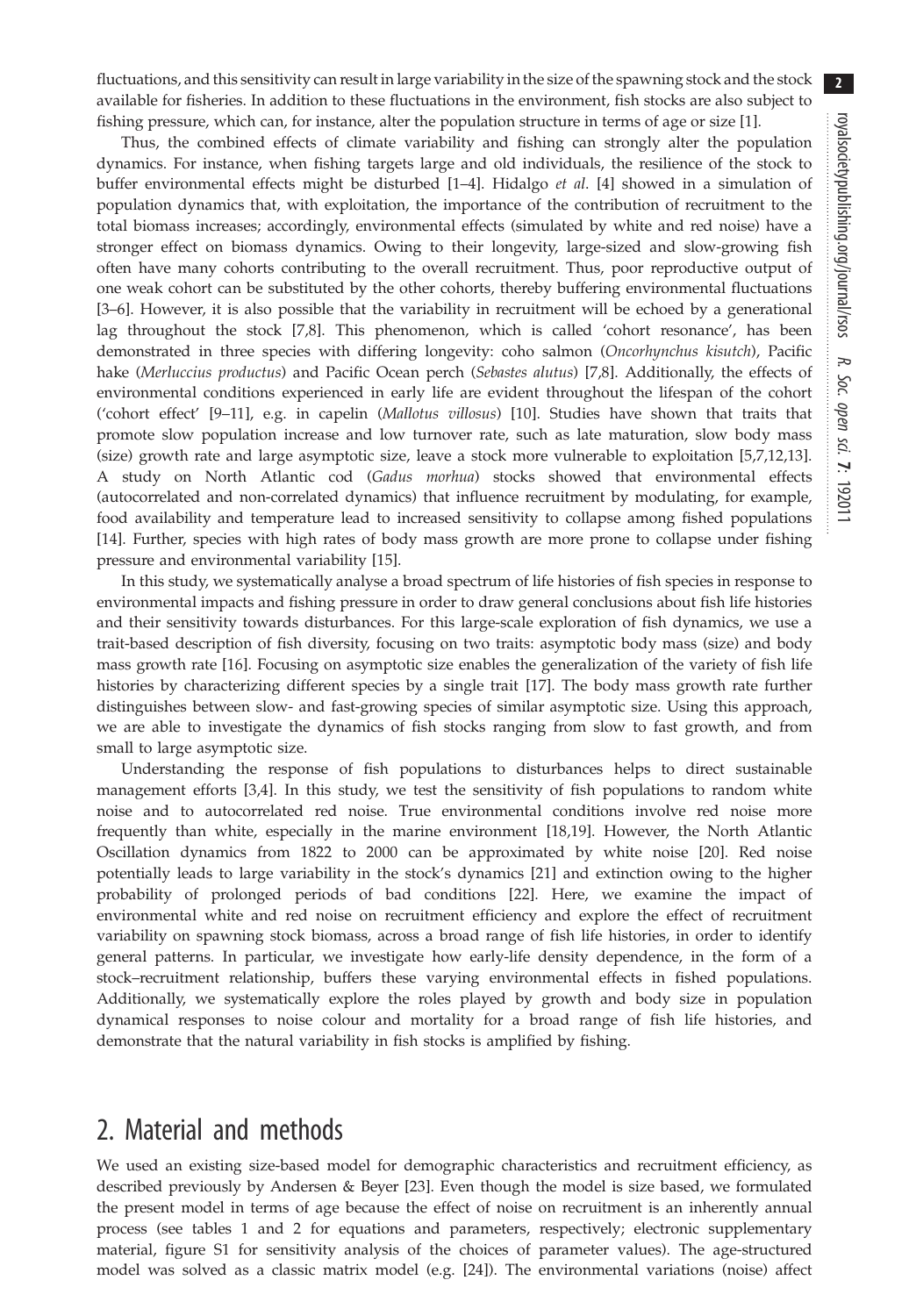### <span id="page-3-0"></span>**Table 1.** Equations used for the calculation of the model. Index *i* refers to age and *t* to time.

| function                         | equation                                                                                                                                                                   | no.    |
|----------------------------------|----------------------------------------------------------------------------------------------------------------------------------------------------------------------------|--------|
| von Bertalanffy weight at age i  | $w_i = W_{\infty} (1 - e^{-(1-n)AW_{\infty}^{n-1}i})^{1/(1-n)}$                                                                                                            | (2.1)  |
| abundance                        | $N_{i,t+1} = S_{i-1}N_{i-1,t}$                                                                                                                                             | (2.2)  |
|                                  | $N_{1t+1} = R_t$                                                                                                                                                           |        |
| survival                         | $S_i = e^{-(\mu_{p,i} + \mu_{f,i})}$                                                                                                                                       | (2.3)  |
| natural mortality                | $\mu_{p,i} = aAw_i^{n-1}$                                                                                                                                                  | (2.4)  |
| fishing with trawl selectivity   | $\mu_{f,i} = F \left[ 1 + \left( \frac{w_i}{n_c W_{\infty}} \right)^{-u_f} \right]^{-1}$                                                                                   | (2.5)  |
| maturity                         | $\psi_i = \left[1 + \left(\frac{w_i}{n_w w_w}\right)^{-u_m}\right]^{-1}$                                                                                                   | (2.6)  |
| recruitment                      | $R_t = R_{\text{max}} \frac{\alpha_t P_{W_{\text{egg}} \rightarrow W_R} B_{\text{SSB},t}}{R_{\text{max}} + \alpha_t P_{W_{\text{enon}} \rightarrow W_R} B_{\text{SSB},t}}$ | (2.7)  |
| egg production                   | $\alpha_t = \frac{A e^{x_t} \varepsilon_r (1 - \varepsilon_a) W_{\infty}^{n-1}}{W_{\text{eq}}^n}$                                                                          | (2.8)  |
| survival from egg to recruitment | $P_{W_{\text{egg}} \rightarrow W_R} = \left(\frac{W_R}{W_{\text{eqg}}} \right)^{-\alpha}$                                                                                  | (2.9)  |
| spawning stock biomass           | $B_{SSB,t} = \sum_{i=1}^{m-1} \psi_i N_{i,t} w_i$                                                                                                                          | (2.10) |
| white noise                      | $x_{\text{white},t} \sim \text{Norm}(0, \sigma^2)$                                                                                                                         | (2.11) |
| red noise                        | $X_{\text{red},t} = c X_{\text{red},t-1} + X_{\text{white},t} (1 - c^2)^{1/2}$<br>$X_{\text{red.1}} = X_{\text{white.1}}$                                                  | (2.12) |

recruitment through a density-independent mortality that acts on age-0 fish [\(figure 1\)](#page-5-0). In addition, we induced pressure on the populations by adding fishing pressure ([figure 1](#page-5-0)).

We investigated a parameter space within the 80% most common asymptotic sizes and body mass growth rates of the species included in the FishBase database [\[25](#page-10-0)], available through the R [[26\]](#page-10-0) (v. 3.4.4) package 'rfishbase' (v. 3.0.4) [[27\]](#page-10-0). We downloaded the available data in July 2019. We used a combination of 1600 log-transformed weight and growth rates, where asymptotic length  $L_{\infty}$  was converted to asymptotic weight  $W_{\infty}$  and the growth parameter K to the growth coefficient used in this model, A (electronic supplementary material, Methods), where each combination can be considered to represent a fish population with a specific life history. The coefficient A represents processes that involve gain and assimilation of energy, and is derived from the von Bertalanffy growth equation [\[28](#page-10-0)]. A can be related to the 'classical' von Bertalanffy growth parameters K and asymptotic length  $L_{\infty}$  with a metabolic scaling factor and weight at age  $w_i$  (equation (2.1), table 1). We use  $n = \frac{3}{4}$  [\[29](#page-10-0)] as the metabolic scaling exponent because it takes into account the digestive and respiratory surface area within fish scales with a higher exponent than  $2/3$  [\[16](#page-10-0),[23\]](#page-10-0). Asymptotic weight ranged from 1 g to 48 kg, and growth rate A ranged from 1.2  $g^{1-n}$  year<sup>-1</sup> to around 41  $g^{1-n}$  year<sup>-1</sup> (cf. [\[16](#page-10-0)]; see also electronic supplementary material, figure S2).

For each population, we calculated the abundances through time (equation (2.2), table 1, repeated below). Each year,  $N_{i,t+1}$  surviving individuals of weight  $w_i$  enter the next age class and reproduces when mature.

$$
N_{1,t+1} = R_t \text{ and } N_{i,t+1} = S_{i-1} N_{i-1,t},
$$
\n(2.2)

royalsocietypublishing.org/journal/rsos

R. Soc. opensci.

7: 192011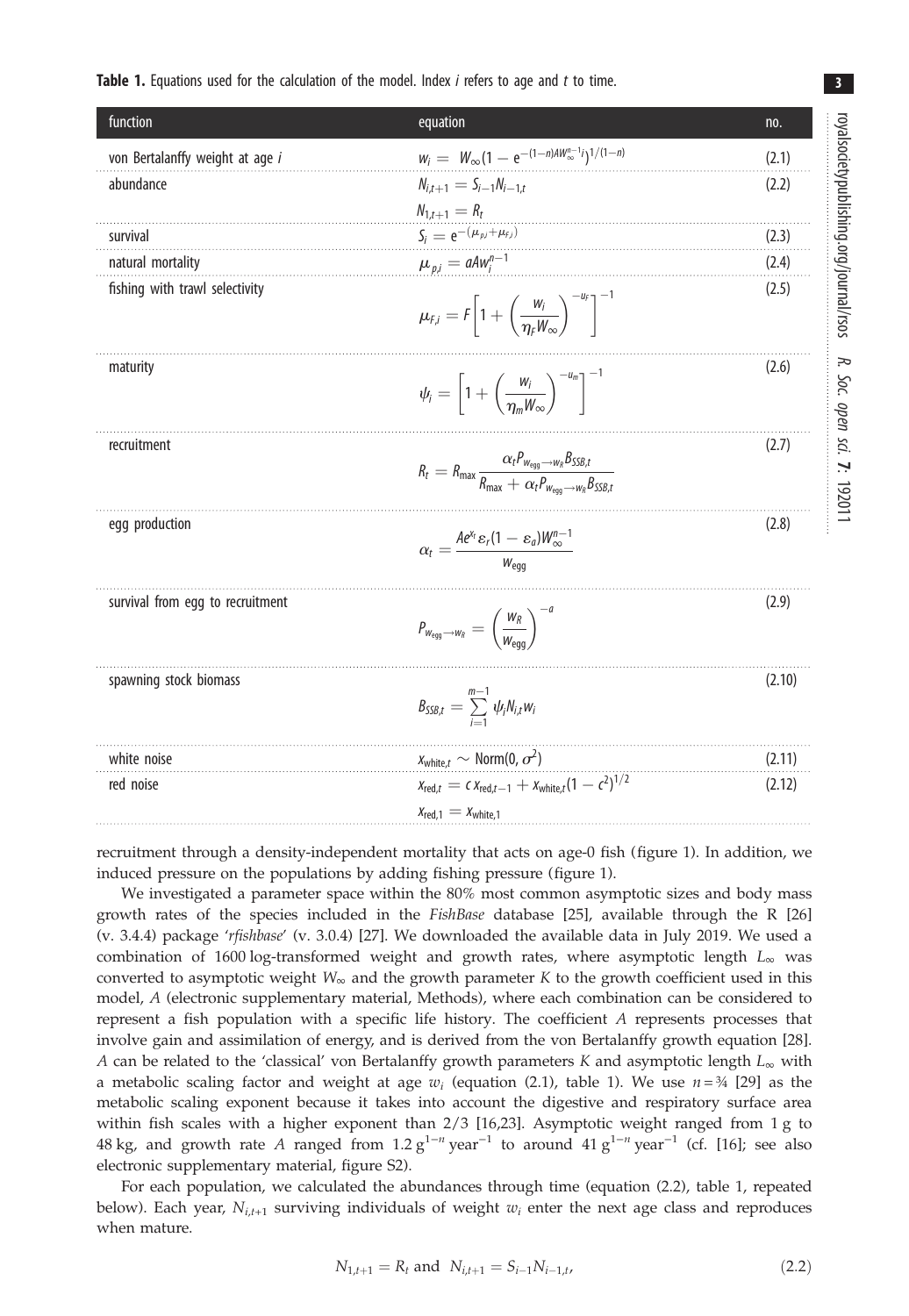4

<span id="page-4-0"></span>Table 2. Parameters used in the equations, noted in [table 1](#page-3-0). Index *i* refers to age and t to time. Justification of parameter values and analysis of sensitivity of the results to changes in values can be found in the electronic supplementary material, appendix.

| symbol                               | description                                                | value                          | unit                         |
|--------------------------------------|------------------------------------------------------------|--------------------------------|------------------------------|
| А                                    | body mass growth rate                                      | stock-specific                 | $q^{1-n}$ year <sup>-1</sup> |
| $W_{\infty}$                         | asymptotic size (body mass)                                | stock-specific                 | g                            |
| n                                    | metabolic exponent                                         | 3/4                            |                              |
| л                                    | physiological mortality                                    | 0.35                           |                              |
|                                      | maximum fishing mortality                                  | variable                       | $year-1$                     |
| $\eta_{\scriptscriptstyle \text{F}}$ | start of fishing relative to $W_{\infty}^{\alpha}$         | 0.15                           |                              |
| ИF                                   | width of trawl selectivity switching function <sup>b</sup> | 3                              |                              |
| $\eta_m$                             | size at maturation relative to $W_{\infty}$                | 0.25                           |                              |
| $u_m$                                | width of maturity switching function                       | 10                             |                              |
| $R_{\text{max}}$                     | maximum recruitment                                        |                                | Numbers/time                 |
| $\varepsilon_{r}$                    | recruitment efficiency                                     | 0.1                            |                              |
| $W_R$                                | weight at recruitment age                                  | stock-specific weight at age 1 | q                            |
| $W_{\text{eq}}$                      | egg weight                                                 | 0.001                          | g                            |
| $\varepsilon_a$                      | fraction of energy used for activity                       | 0.8                            |                              |
| $m$                                  | number of age classes                                      | 100                            |                              |
| X                                    | noise (white noise or red noise)                           | variable                       |                              |
| $\sigma$                             | white noise standard deviation <sup>c</sup>                | 0.7                            |                              |
| C                                    | red noise correlation coefficient <sup>c</sup>             | 0.9 <sup>d</sup>               |                              |

<sup>a</sup> Adjustment from Andersen and Beyer [[23](#page-10-0)] with an earlier start of fishing relative to  $W_{\infty}$ .

<sup>b</sup>Adjustment from Andersen and Beyer [\[23\]](#page-10-0) with a less sharp trawl selectivity.

c Novel parameters not included in the model parameters from Andersen and Beyer [\[23\]](#page-10-0).

<sup>d</sup>Corresponding to approximately a cycle of 9 years (autocorrelation value < 0.2 at lag of 9 years).

where  $N_{i,t}$  is the abundance at age i and year t, and the weight-specific survival  $S_i$  (equation (2.3), [table 1\)](#page-3-0) is calculated from natural mortality (equation (2.4), [table 1](#page-3-0)) and fishing mortality. Fishing mortality affects individuals according to a sigmoidal weight-specific trawl selectivity (equation (2.5), [table 1](#page-3-0)). The entry size to the fishery was, slightly before maturity, at  $\eta_F W_{\infty}$  (with  $\eta_F = 0.15$ , equation (2.5), tables [1](#page-3-0) and 2), whereas size at maturity was  $\eta_m W_\infty$ (with  $\eta_m = 0.25$ , equation (2.6), tables 1 and 2). The first age class  $(N_{1,t})$  is determined by the recruitment  $R_t$ . Each population was divided into a total of  $m = 100$  age classes. This number of age classes is sufficient for even large-sized and slow-growing species to reach a size close to the asymptotic size. Thus, by setting a high number of age classes, we avoid an involuntary eviction of the old fish from the model. Shorter lived species will have abundances very close to 0, in these older age classes, owing to high mortality in early years; therefore, the results will not be biased.

Recruitment  $R_t$  (equation (2.7), [table 1](#page-3-0)) was calculated using a Beverton–Holt stock–recruitment relationship [[30\]](#page-10-0). Recruitment is regulated by density-independent factors (environmental noise) and density-dependent factors (spawning stock biomass,  $B_{SSB,t}$ ) (equation (2.7), [table 1](#page-3-0) and [figure 1](#page-5-0)). As described by equation (2.7) in [table 1,](#page-3-0)  $R_{\text{max}}$  is the maximum recruitment (here, arbitrarily set to 1 per year);  $\alpha_t$  the egg production per unit biomass at time t (equation (2.8), [table 1\)](#page-3-0);  $P_{w_{\text{cov}} \to w_R}$  the survival from egg ( $w_{\text{egg}}$ ) to recruitment size  $w_R$  here at age 1 ( $w_R = w_1$ ) (equation (2.9), [table 1\)](#page-3-0) and  $B_{SSB,t}$  is the spawning stock biomass at time t (equation (2.10), [table 1](#page-3-0)). The egg production per unit biomass  $\alpha_t$  is a function of recruitment efficiency  $\varepsilon_R$  (the cost of reproduction and survival from spawned eggs [\[23](#page-10-0)]), asymptotic weight,  $W_{\infty}$ , growth rate, A and the fraction of energy assigned for activity and not reproduction,  $\varepsilon_a$  (equation (2.8), [table 1\)](#page-3-0). Because it is difficult to obtain recruitment efficiency,  $\varepsilon_R$ , values from the literature, we used an estimation described by Hartvig et al. [[31\]](#page-10-0) (equation (2.8), [table 1\)](#page-3-0), which is based on calculations from a bioenergetics model and empirical measurements (see also electronic supplementary material). In this case,  $\varepsilon_R$  was affected by a lognormally distributed environmental noise  $x_t$ , leading to a time-varying recruitment efficiency  $\varepsilon_R e^{x_t}$ .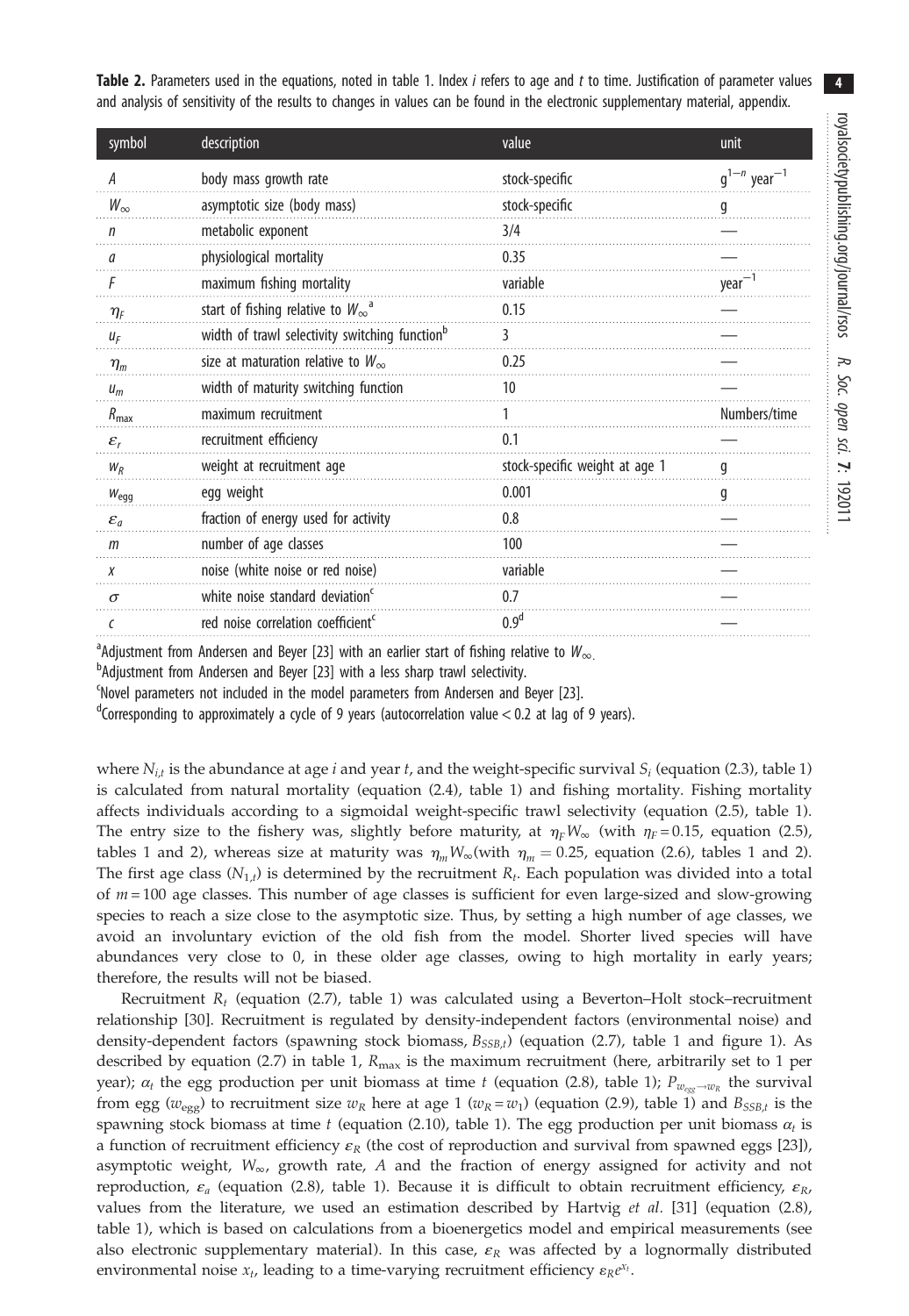<span id="page-5-0"></span>

Figure 1. Overview of the processes in the model. The spawning stock biomass ( $B_{SSB}$ ; here, scaled to the maximum  $B_{SSB}$ ) produces a certain amount of eggs. Then, environmental noise (upper left plots: random white noise (solid line); autocorrelated red noise (dashed line)) affects the survival of eggs, which leads to density-independent mortality. The remaining eggs must survive until recruitment (here, at age 1), which is regulated by density-dependent processes. The effects of environmental variability were detectable on recruitment efficiency (right plot; here, only plotted for white noise, because there was no significant difference between red noise and white noise scenarios ( $p$ -value > 0.05, [figure 3\)](#page-8-0)). Smaller species (such as Atlantic herring, left-side plots) have a lower buffer capacity for environmental disturbances, and thus show higher variability than large-sized species such as Atlantic cod (right-side plots). If fishing is carried out (blue line; here, with  $F=1.2$  year $^{-1}$ , black line  $F=0$ year $^{-1}$ ) the fish enter into fishery at a size  $\eta_{\rm F}W_\infty$  (see tables [1](#page-3-0) and [2](#page-4-0)), which reduces the stock's biomass.

We ran our population model in a white (equation (2.11), [table 1\)](#page-3-0) or red noise environment (equation (2.12), [table 1\)](#page-3-0) at three different levels of fishing mortality  $F = 0$ ,  $F = 0.3$  and  $F = 1.2$  year<sup>-1</sup>) (equation (2.5), [table 1](#page-3-0)).

In order to ensure that the variability in recruitment was comparable between species, we calculated the coefficient of variation (CV) for the recruitment values over 499 years. We excluded populations with unrealistic low recruitment (with a mean recruitment remaining under 0.01) as they did not yield reliable results.

For illustrative purposes, we selected five species that covered the range of asymptotic sizes and body mass growth rates among commercially relevant fish stocks ([table 3](#page-6-0) and [figure 2\)](#page-7-0). We calculated the mean body mass growth rate and asymptotic body size (converted from the length and growth parameters in FishBase) and then found the nearest matching value in our model range. Thus, the selected species show average values for several populations, based on information contained in the FishBase database and not data for individual fish (see electronic supplementary material, figure S2, for the data on the populations).

The Sebastidae family (rockfish) represents slow-growing, relatively large-sized fish. The four other families contain species that are among the most intensely harvested [[32\]](#page-10-0) and, therefore, of high commercial interest.

### 3. Results

The environmental noise affected the stock by causing variable survival at the egg stage (figure 1). This variability in egg survival and consequently recruitment was then translated to the whole stock into an increased variability of the spawning stock biomass (figure 1; electronic supplementary material, figure S3).

Slower growing species and species with smaller asymptotic size were found to be more sensitive in terms of the effects of noise on recruitment [\(figure 2;](#page-7-0) electronic supplementary material, figure S4). As Soc.

sci.

7: 192011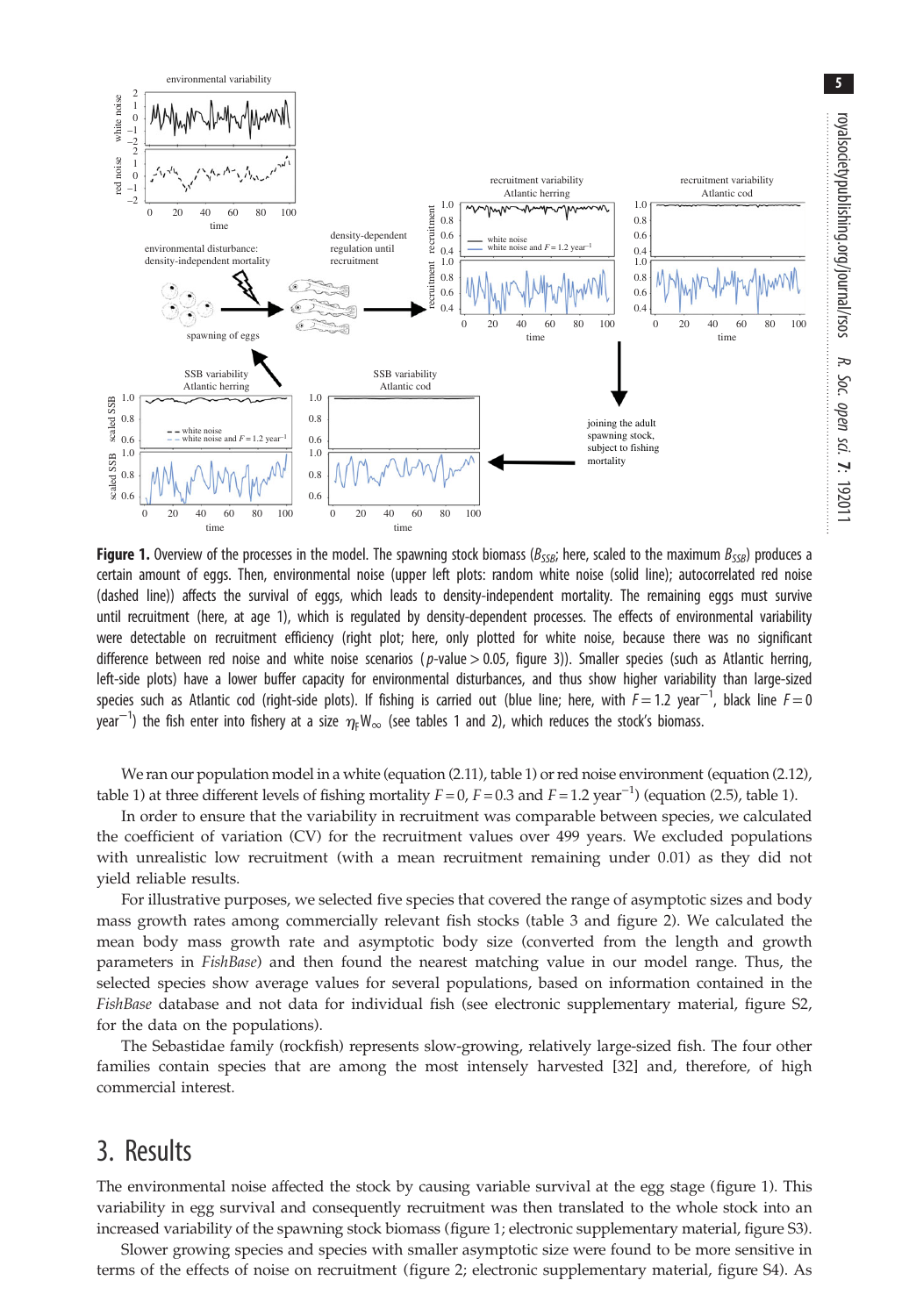<span id="page-6-0"></span>Table 3. Overview of the growth rates and asymptotic weights used in the model for the five example species. Divergence from the reported rates in *FishBase* due to our selected parameter space and identification of the closest value to the reported mean.

| species                                                      | growth rate $A$<br>in model $[g^{0.25}]$<br>$year-1$ ] | mean growth rate<br>A from FishBase<br>$[q^{0.25}$ year <sup>-1</sup> ] | asymptotic<br>weight in model<br>[kq] | mean asymptotic<br>weight from<br>FishBase [kq] |
|--------------------------------------------------------------|--------------------------------------------------------|-------------------------------------------------------------------------|---------------------------------------|-------------------------------------------------|
| Atlantic herring Clupea harengus<br>(Clupeidae)              | 5.2                                                    | 5.4                                                                     | 0.4                                   | 0.4                                             |
| Atlantic cod Gadus morhua<br>(Gadidae)                       | 5.6                                                    | 5.7                                                                     | 12.0                                  | 12.8                                            |
| yellowfin tuna Thunnus albacares<br>(Scombridae)             | 22.0                                                   | 23.0                                                                    | 47.8                                  | 53.8                                            |
| golden redfish Sebastes<br>norvegicus (Sebastidae)           | 1.7                                                    | 1.8                                                                     | 1.7                                   | 1.7                                             |
| Peruvian anchoveta Engraulis<br><i>ringens</i> (Engraulidae) | 14.0                                                   | 14.2                                                                    | 0.05                                  | 0.05                                            |

such, species that were both small in size (with an asymptotic size  $W_{\infty} < 2g$ ) and slow growing (with growth rates  $A < 2.7 g^{0.25}$  year<sup>-1</sup>) collapsed in all the scenarios ([figure 2](#page-7-0); electronic supplementary material figure, S4). In general, over all scenarios, slow-growing species  $(A < 3 g^{0.25}$  year<sup>-1</sup>) were significantly more susceptible ( $p < 0.001$ ) to disturbances than fast-growing and large-sized species (e.g. yellowfin tuna  $A = 22 g^{0.25}$  $A = 22 g^{0.25}$  $A = 22 g^{0.25}$  year<sup>-1</sup>) (figures 2 and [3](#page-8-0); electronic supplementary material, figure S4). Cod showed lower variability in recruitment than small-sized species such as herring ([figure 3](#page-8-0); electronic supplementary material, figures S3 and S4) despite having similar growth rates (table 3). This suggests that large-sized species can sustain environmental disturbances well.

Fishing mortality generally increased recruitment variability across all species, although the magnitude of increase differed for different species. For instance, when fished at high pressure, cod recruitment variability increased to a level similar to that of herring [\(figure 3](#page-8-0)). For slow-growing species, such as the golden redfish (figures [2](#page-7-0) and [3](#page-8-0)), increasing fishing pressure caused a significant strong increase in recruitment variability  $(p < 0.001)$ , with higher fishing pressure leading to a collapse. At high fishing pressure (i.e. fishing mortality of 1.2 year<sup>-1</sup>), more stocks collapsed and recruitment variability increased, although, in general, fast-growing species still showed little recruitment variability ([figure 2](#page-7-0); electronic supplementary material, figures S4 and S5).

There were no clear differences between the variability induced by white or red noise ([figure 3](#page-8-0); electronic supplementary material, figure S4). However, a slightly higher proportion of stocks collapsed under red noise than under white noise in all scenarios (electronic supplementary material, figure S4). The differences between white and red noise scenarios were mainly observed for the slower growing species. This trend was applicable across all asymptotic sizes, and the differences increased with increasing fishing pressure (electronic supplementary material, figure S4).

## 4. Discussion

We illustrate how a model accounting for only two traits, the asymptotic size and growth rate, can be used to systematically quantify the sensitivity of fish stocks to environmental variability and fishing pressure. Frequently, larval survival and, accordingly, recruitment success is directly or indirectly influenced by the environment through factors such as food availability [\[33](#page-10-0)], drifting to favourable nursery habitats [[34,35](#page-10-0)] and the effect of temperature on growth [[36\]](#page-10-0). However, species with an asymptotic weight of around 140 g and a growth rate of >3  $g^{0.25}$  year<sup>-1</sup> showed less than 20% variability ( $log_{10} = -0.7$ ) in their recruitment in the present simulation. This indicates that large-sized species are better able to buffer environmental effects than small-sized and slower growing species [\(figure 2](#page-7-0); electronic supplementary material, figure S4). The larger and/or faster growing the species, the more weakly it was found to respond to the variability in the environment and the lower the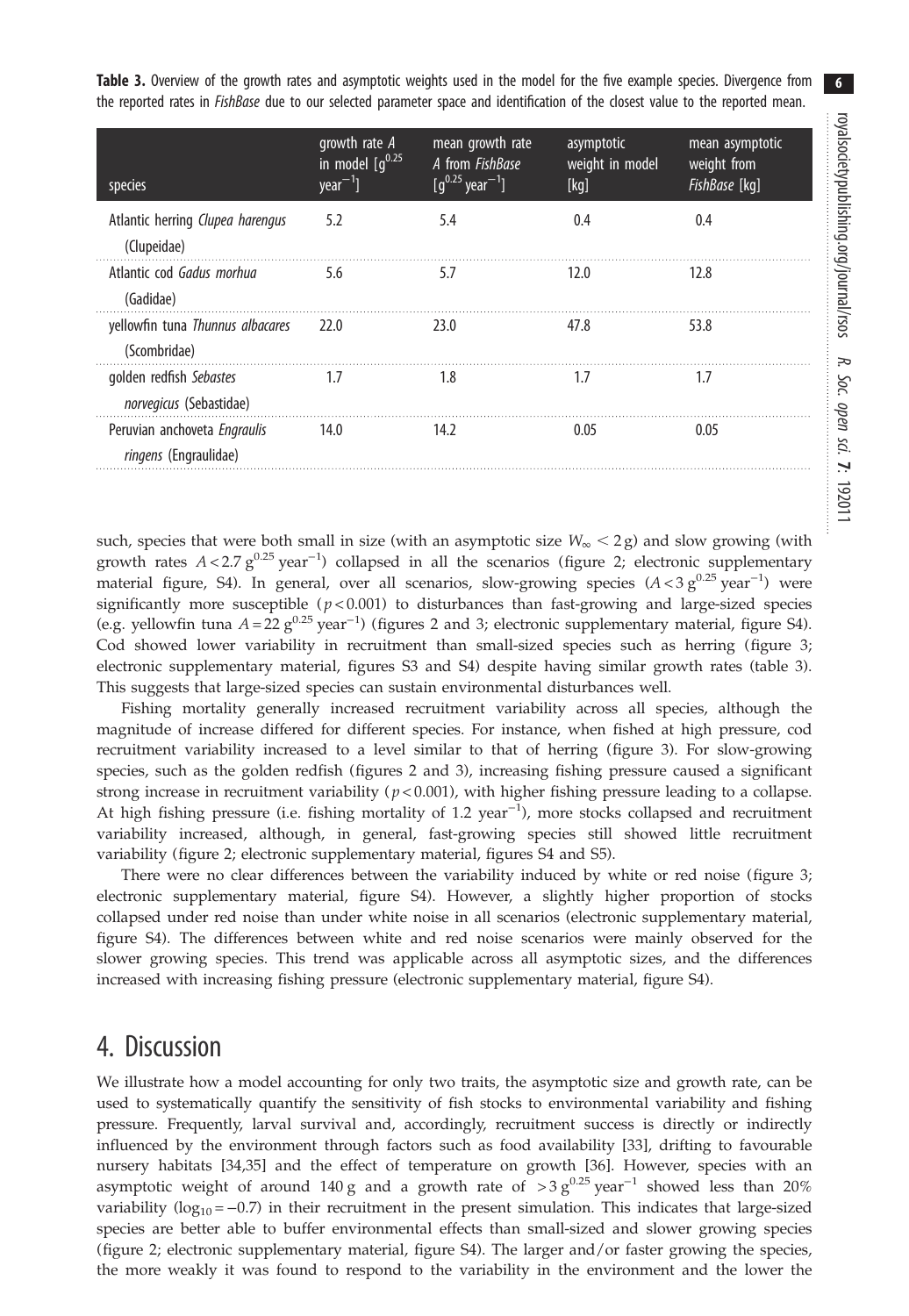<span id="page-7-0"></span>

species • anchovy **A** Atlantic cod **M** Atlantic herring  $+$  golden redfish  $\boxtimes$  yellowfin tuna

**Figure 2.** Effect of white noise and 0.3 fishing mortality on recruitment efficiency. The logarithm (log<sub>10</sub>) of the coefficient of variation (CV) as a measure of variability over the whole parameter space for asymptotic size  $W_{\infty}$  and body mass growth rate A are shown for the scenario with white noise and 0.3 year<sup>-1</sup> fishing mortality. The darker the colour, the higher the variability. The white areas indicate stock collapse. We plotted the parameter space for species from five fish families; data were obtained from the growth database contained in the R-package 'rfishbase' and converted to  $W_{\infty}$  and A-values (see electronic supplementary material for details). Five species of these families are indicated according to their position in the parameter space: anchovy, Atlantic cod, Atlantic herring, golden redfish and yellowfin tuna [\(table 3](#page-6-0)). The black dotted line indicates a convex hull fitted to the FishBase data, indicating the range of biological realistic parameter combinations. Figures for the other scenarios did not differ qualitatively from the one presented here and are presented in the electronic supplementary material, figure S4.

degree of fluctuation in its recruitment (figure 2; electronic supplementary material, figure S4). For the large-sized and fast-growing species the recruitment remains stable (electronic supplementary material, figure S5). This could result from the inherent characteristic of large-sized species to exhibit increased longevity, with multiple cohorts contributing to reproduction. In addition, fast-growing species have high turnover rates, reaching maturity rapidly and contributing to reproduction [\[37](#page-10-0)].

The increased contribution of multiple cohorts to reproduction might buffer the effects of environmental variability by spreading spawning over a longer period throughout the season; this bet-hedging strategy mitigates the impacts of unfavourable environmental conditions such as exposure to currents and mismatch with their prey at the larval stage [[6,38](#page-10-0),[39\]](#page-10-0). Indeed, in the absence of fishing, we show that large-sized species are more resilient to changes in the environment and show less fluctuation in their recruitment in response to year-to-year variability in the environment, as well as in response to longer lasting effects represented by the red noise scenarios ([figure 3](#page-8-0)). However, we find, as predicted by several other studies (e.g. [[3](#page-10-0),[40,41\]](#page-10-0)), that the erosion of the stock structure (e.g. by fishing) may lead to reduced capacity of the stock to buffer disturbances. Consequently, resilience is eroded and variability in recruitment increases. However, fast-growing and large-sized species are more capable of buffering against these effects (electronic supplementary material, figure S5).

7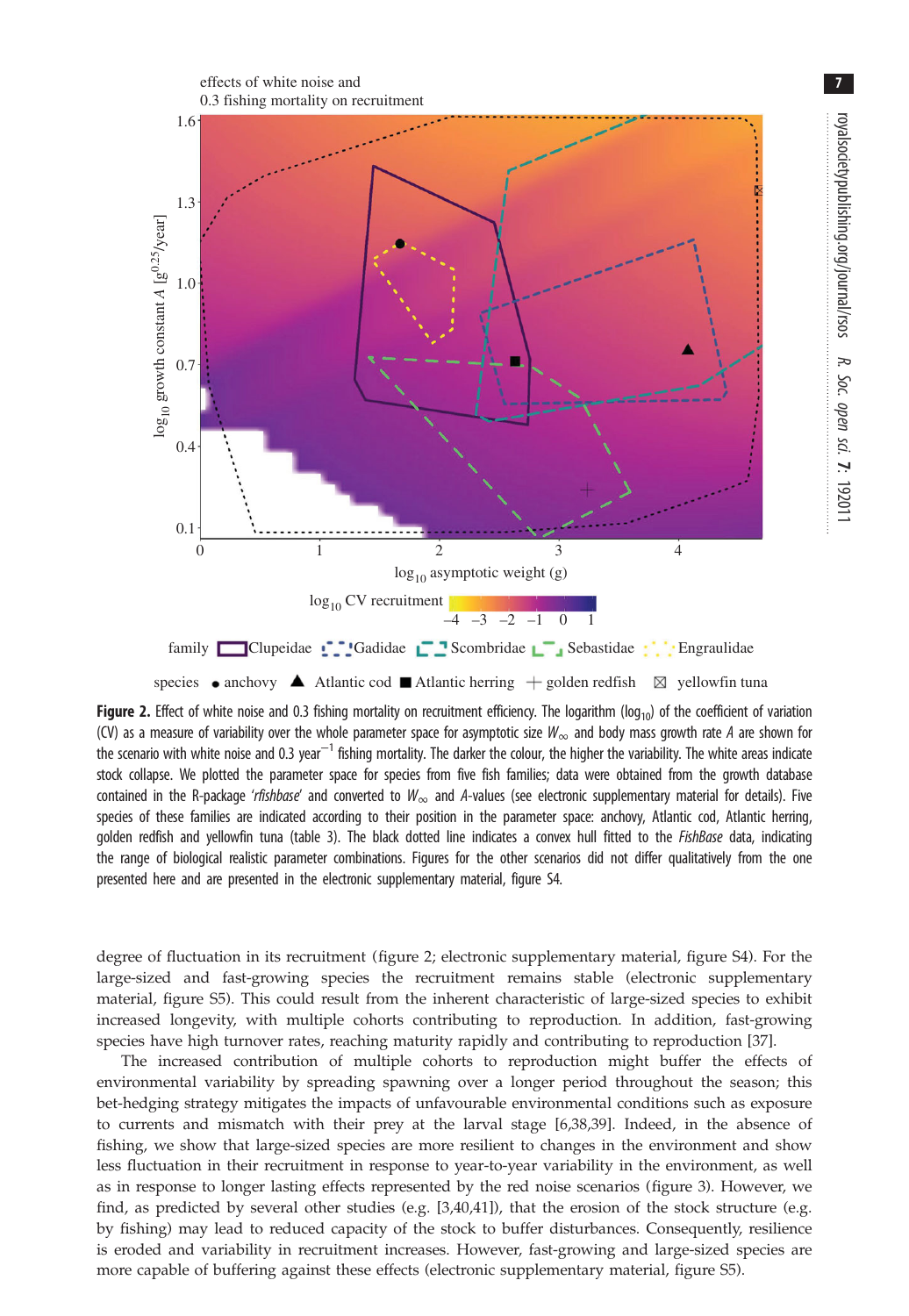8

<span id="page-8-0"></span>

Figure 3. Response of recruitment to environmental disturbance and/or fishing of five selected species with varying life histories within the parameter space of growth and asymptotic size (anchovy, Atlantic cod, Atlantic herring, golden redfish and yellowfin tuna, [table 3](#page-6-0) for details). Their respective spread in recruitment (can be seen as variability) is plotted for each of the scenarios. The three boxplots on the left of each respective species indicate scenarios with white noise with no fishing, with 0.3 year $^{-1}$  fishing mortality and 1.2 year $^{-1}$ fishing mortality; followed by the three scenarios with red noise. Note the varying y-axis scales.

Vert-pre et al. [\[42\]](#page-10-0) have shown that some fish stocks do not show the classical direct link between spawning biomass and recruitment (a stock–recruitment relationship). In this context, the environment seems to be an important driver of recruitment dynamics, as observed in several stocks of fish such as herring and cod [\[43,44\]](#page-10-0). In our model, we assumed an inherent stock–recruitment relationship. Therefore, as a result of fishing activity that targets large-sized individuals, the stock's age structure is curtailed and only younger cohorts with small-sized individuals contribute to the spawning stock biomass. This may lead to higher variability in recruitment, especially in slow-growing species (electronic supplementary material, figures S4 and S5). It is often assumed that older females can contribute greater fecundity [\[45\]](#page-10-0) and larger eggs with better quality (e.g. [[46\]](#page-11-0)) to the recruitment, and, thus, that older females might contribute more successfully to the reproductive output (cf. [\[6,38\]](#page-10-0)). However, we did not specifically model age structure effects on recruitment. In many stocks, the maternal effects associated with older fish do not significantly affect recruitment success [[47](#page-11-0),[48](#page-11-0)] and hence do not affect the overall abundance of the stock [[49](#page-11-0)]. However, at high spawning stock biomass, the variability in recruitment is strongly dampened through compensatory processes [\[1](#page-10-0),[50](#page-11-0)]. Species with high population biomass due to large asymptotic weight and rapid growth, such as the tuna, probably have to be subject to substantial erosion of age or size structure (i.e. exceeding the value applied in our scenarios of fishing mortality) to show an effect on recruitment variability; however, yellowfin tuna has apparently been subjected to overfishing [\[51](#page-11-0)]. Nonetheless, it seems the tuna's recruitment is not strongly affected by a decreased stock biomass (cf. [\[51](#page-11-0)]). Cod stocks all over the North Atlantic have been depleted substantially because of overfishing and unfavourable climatic conditions; recovery is often inhibited [\[14](#page-10-0)[,52,53\]](#page-11-0), although signs of recovery have been reported [\[54](#page-11-0)]. Similarly, many smallsized pelagic fishes, such as herring, experience high fishing pressure and, in general, exhibit stronger fluctuation in recruitment with environmental conditions [\[55](#page-11-0)]. However, they seem to recover relatively faster by regaining or maintaining a population structure that includes old individuals [[56](#page-11-0),[57](#page-11-0)].

The present model indicates that the growth rate, in combination with asymptotic size, determines where a stock is situated in the 'variability' space. Larger species are more robust than smaller species; however, if their growth rate is very low, they are unable to counterbalance the combined effects of environmental variability and strong fishing pressure; this leads to an increase in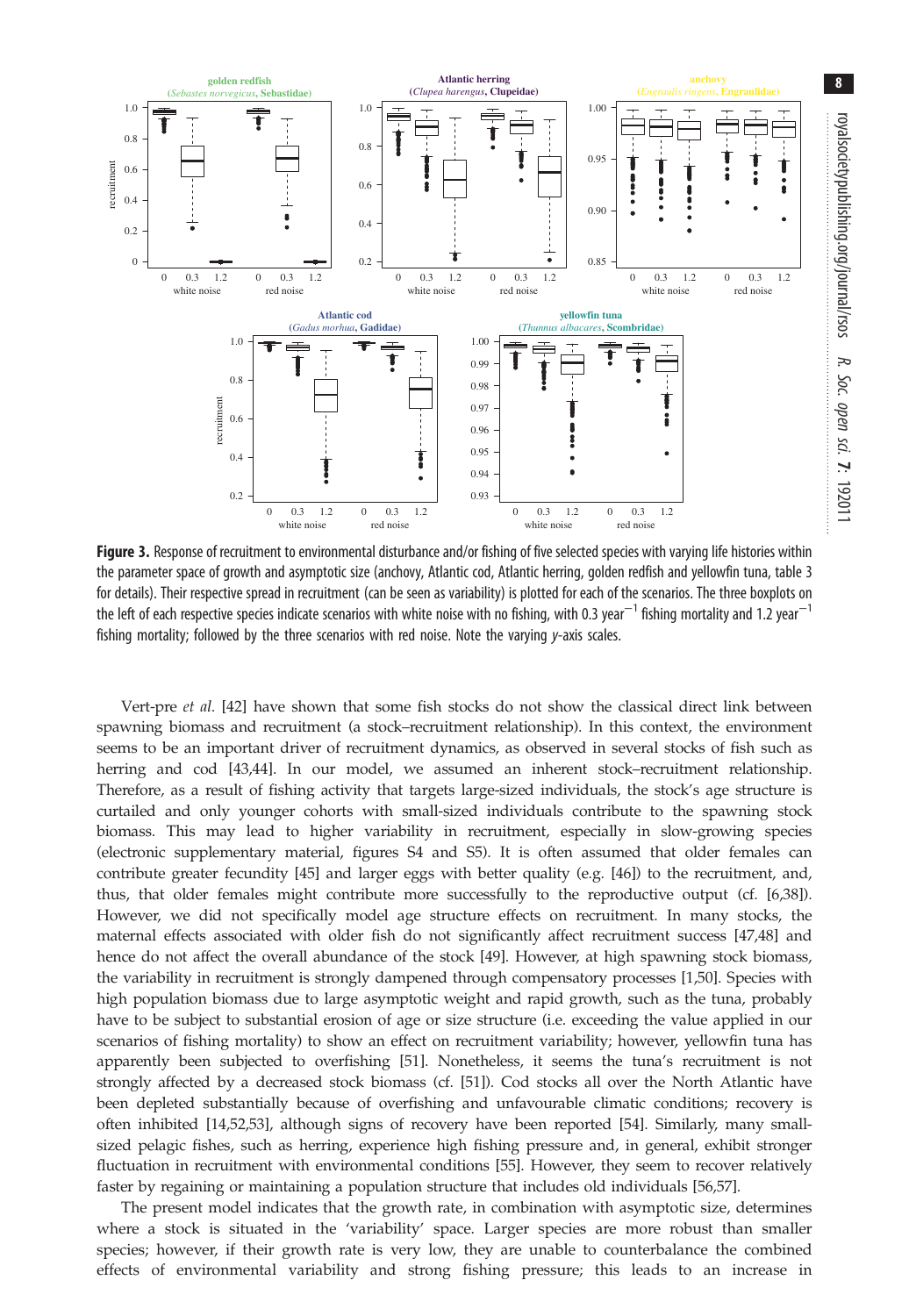recruitment variability or even collapse [[5,7,12,13](#page-10-0)]. The importance of growth rate as a buffer against environmental variability can also be seen in various species of the Scombridae family. Fast-growing (tropical) species, such as the yellowfin tuna, show fewer declines in response to disturbances than more temperate species like Atlantic bluefin tuna (Thunnus thynnus) with slower growth at similar body size [[58](#page-11-0)]. Thus, the location of a fish stock on the slow–fast continuum of life histories yields extensive insights into its vulnerability (cf. [\[58](#page-11-0)]).

We included the impact of environmental noise on the recruitment efficiency in order to investigate the effect of recruitment variability on the spawning stock biomass and examine how early-life density dependence, in the form of a Beverton–Holt stock–recruitment relationship, buffers this effect. The impact of environmental noise on maximum recruitment (representing the early-life carrying capacity in a certain environment) [[59\]](#page-11-0), or on the survival of the adult stock, could also have been included, but was not the focus in this study. Increased variability, e.g. in fishing pressure, may have altered the outcomes. For example, in declining stocks, fishing mortality may potentially be intensified at low biomasses as a result of delayed management action. This may lead to increased probability of collapse in stocks (cf. [[15\]](#page-10-0)). However, the main response of (marine) fish to environmental variability is evident in the survival of the early-life stages, which then translates into recruitment [[7](#page-10-0)]. Therefore, we limited the present investigation to these dynamics.

In this study, we used a simplified model to obtain generalized results (cf. [\[60](#page-11-0)]); consequently, the present model has some limitations, e.g. it does not account for individual variations in growth or for environmental impact on growth. Despite these limitations, we argue that our modelling approach is useful to obtain information on general patterns across fish life histories. However, we acknowledge that not all parameters used in the model fit individual species or populations. We note that a sensitivity analysis (electronic supplementary material, appendix figure A5) indicates that the exact parameter values do not, in general, alter our results qualitatively. However, in the few cases where changes occur, these are stronger for the slow-growing and small-sized classes that experience fishing pressure. These populations already respond strongly to environmental variability and fishing pressure.

In our model, the noise colour did not lead to strong differences in the response of the stocks, although slightly more stocks collapsed or displayed larger variability under red noise conditions, which is consistent with the literature (e.g. [[14,20](#page-10-0)–[22](#page-10-0)]). Slower growing species in the scenarios with fishing reacted especially strongly to red noise. This may potentially be attributable to the increased pressure of several bad years of recruitment caused by the red noise autocorrelation [[22\]](#page-10-0). A sequence of weak year classes may, combined with fishing, lead to a severe reduction in stock size and make the stock more vulnerable to collapse. Increased vulnerability due to slower growth rate has been found in tuna species/populations [[58\]](#page-11-0).

By analysing a broad range of parameter values, we can generalize that small-sized and, in particular, slow-growing species are more susceptible to environmental variability. This variability in the recruitment propagates throughout the stock and is detectable in the spawning stock biomass (electronic supplementary material, figure S3). Thus, management for small-sized and slow-growing species may involve adjusting harvesting in order to counterbalance bad years of recruitment. Finally, as previously reported (e.g. [[1](#page-10-0)–[4](#page-10-0)]), we find that a healthy age structure may buffer environmental effects and increase the resilience to disturbances at the stock level.

Ethics. Research Ethics. We were not required to complete an ethical assessment prior to conducting this research. Animal ethics. We were not required to complete an ethical assessment prior to conducting our research.

Data accessibility. Data for the five fish families in the figures and for the five species are available from the 'rfishbase' package and the FishBase database. The R-code for the model is provided in electronic supplementary material. Permission to carry out fieldwork. No permissions were required prior to conducting our research.

Authors' contributions. L.F. participated in the design and set-up of the study, ran the model and wrote the manuscript. R.v.G. participated in the design of the study and helped to set up the model and draft the manuscript. J.M.D. and Ø.L. participated in the design of the study and helped draft the manuscript. K.H.A. designed and coordinated the study and helped draft the manuscript. All authors gave final approval for publication.

Competing interests. The authors declare no competing interests.

Funding. L.F. and R.v.G. were funded by the MARmaED project, which has received funding from the European Union's Horizon 2020 and Innovation programme under the Marie Skłodowska-Curie grant no. 675997. R.v.G. was also funded through the European Maritime Fisheries Fund (EMFF) of the EU and the State of Mecklenburg-Vorpommern (Germany) (grant no. MV-I.18-LM-004, B 730117000069). The results of this publication reflect only the authors' views, and the European Commission is not responsible for any use that may be made of the information it contains. J.M.D. and Ø.L. were supported by the Research Council of Norway through the projects SPACESHIFT (280468) and FISHCOM (280467), respectively. K.H.A. was supported by The Centre for Ocean Life, a Villum Kahn Rasmussen Centre of Excellence funded by the Villum Foundation.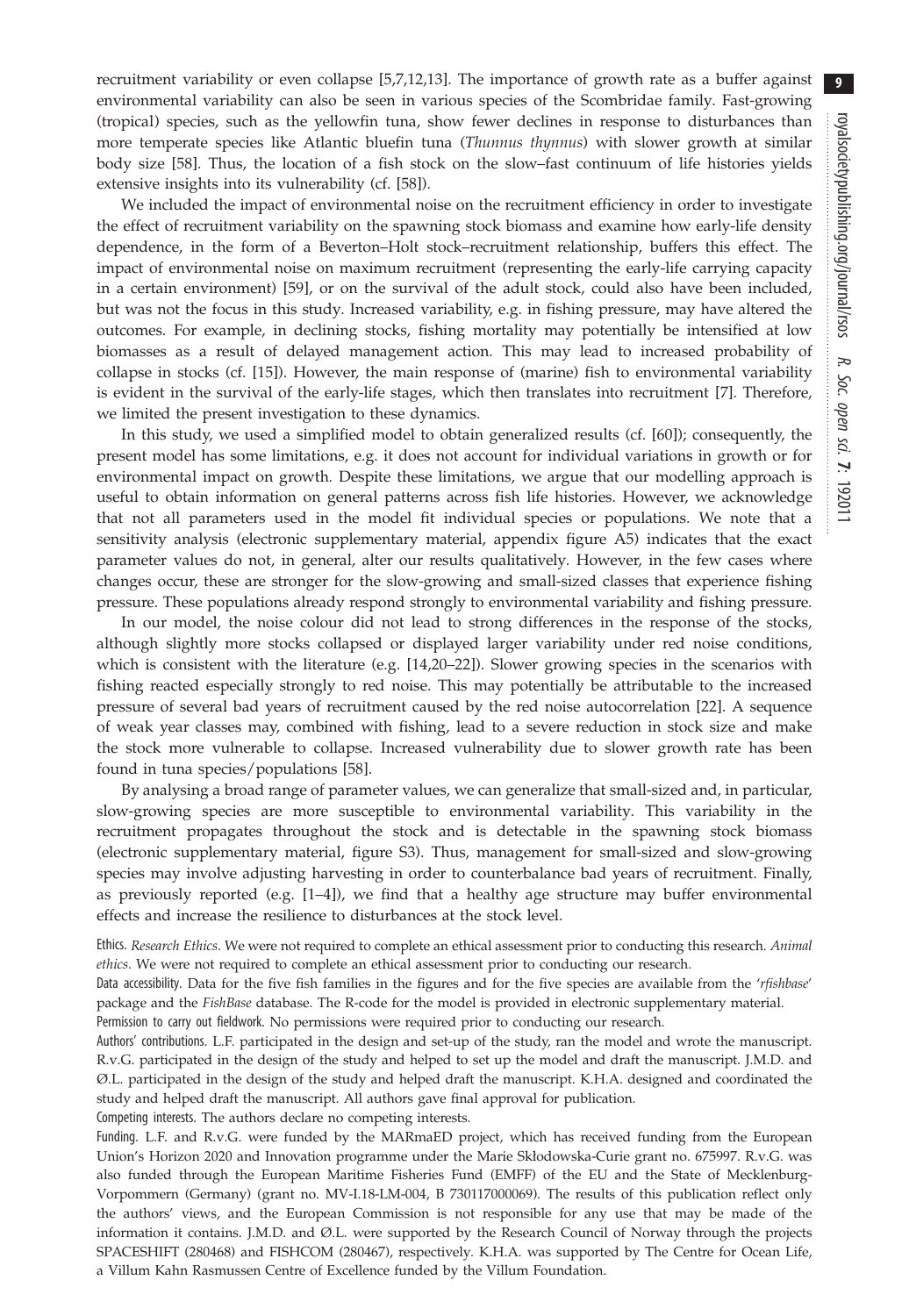# <span id="page-10-0"></span>References

- Perry RI, Cury P, Brander K, Jennings S, Möllmann C, Planque B. 2010 Sensitivity of marine systems to climate and fishing: concepts, issues and management responses. J. Mar. Syst. 79, 427–435. ([doi:10.1016/j.jmarsys.2008.](http://dx.doi.org/10.1016/j.jmarsys.2008.12.017) [12.017\)](http://dx.doi.org/10.1016/j.jmarsys.2008.12.017)
- 2. Planque B, Fromentin J.-M., Cury P, Drinkwater KF, Jennings S, Perry RI, Kifani S. 2010 How does fishing alter marine populations and ecosystems sensitivity to climate? J. Mar. Syst. 79, 403–417. ([doi:10.1016/j.jmarsys.2008.](http://dx.doi.org/10.1016/j.jmarsys.2008.12.018) [12.018\)](http://dx.doi.org/10.1016/j.jmarsys.2008.12.018)
- 3. Rouyer T, Ottersen G, Durant JM, Hidalgo M, Hjermann DO, Persson J, Stige LC, Stenseth NC. 2011 Shifting dynamic forces in fish stock fluctuations triggered by age truncation? Glob. Change Biol. 17, 3046–3057. ([doi:10.1111/j.](http://dx.doi.org/10.1111/j.1365-2486.2011.02443.x) [1365-2486.2011.02443.x\)](http://dx.doi.org/10.1111/j.1365-2486.2011.02443.x)
- 4. Hidalgo M, Rouyer T, Molinero JC, Massuti E, Moranta J, Guijarro B, Stenseth NC. 2011 Synergistic effects of fishing-induced demographic changes and climate variation on fish population dynamics. Mar. Ecol. Progr. Ser. 426, 1–12. [\(doi:10.3354/meps09077\)](http://dx.doi.org/10.3354/meps09077)
- 5. Fromentin J.-M., Fonteneau A. 2001 Fishing effects and life history traits: a case study comparing tropical versus temperate tunas. Fish. Res. 53, 133–150. [\(doi:10.1016/s0165-](http://dx.doi.org/10.1016/s0165-7836(00)00299-x) [7836\(00\)00299-x](http://dx.doi.org/10.1016/s0165-7836(00)00299-x))
- 6. Hixon MA, Johnson DW, Sogard SM. 2014 BOFFFFs: on the importance of conserving oldgrowth age structure in fishery populations. ICES J. Mar. Sci. 71, 2171–2185. ([doi:10.1093/](http://dx.doi.org/10.1093/icesjms/fst200) [icesjms/fst200](http://dx.doi.org/10.1093/icesjms/fst200))
- 7. Botsford LW, Holland MD, Field JC, Hastings A. 2014 Cohort resonance: a significant component of fluctuations in recruitment, egg production, and catch of fished populations. ICES J. Mar. Sci. 71, 2158–2170. [\(doi:10.1093/icesjms/fsu063\)](http://dx.doi.org/10.1093/icesjms/fsu063)
- 8. Bjørnstad ON, Nisbet RM, Fromentin J-M. 2004 Trends and cohort resonant effects in age-structured populations. J. Anim. Ecol. 73, 1157–1167. [\(doi:10.](http://dx.doi.org/10.1111/j.0021-8790.2004.00888.x) [1111/j.0021-8790.2004.00888.x\)](http://dx.doi.org/10.1111/j.0021-8790.2004.00888.x)
- Stenseth NC, Mysterud A, Ottersen G, Hurrell JW, Chan KS, Lima M. 2002 Ecological effects of climate fluctuations. Science 297, 1292-1296. ([doi:10.1126/science.1071281](http://dx.doi.org/10.1126/science.1071281))
- 10. Hjermann DØ, Stenseth NC, Ottersen G. 2004 Indirect climatic forcing of the Barents sea capelin: a cohort effect. Mar. Ecol. Progr. Ser. 273, 229–238. ([doi:10.3354/meps273229\)](http://dx.doi.org/10.3354/meps273229)
- 11. Beckerman A, Benton TG, Ranta E, Kaitala V, Lundberg P. 2002 Population dynamic consequences of delayed life-history effects. Trends Ecol. Evol. 17, 263–269. [\(doi:10.1016/](http://dx.doi.org/10.1016/S0169-5347(02)02469-2) [S0169-5347\(02\)02469-2\)](http://dx.doi.org/10.1016/S0169-5347(02)02469-2)
- 12. Jennings S, Greenstreet SPR, Reynolds JD. 1999 Structural change in an exploited fish community: a consequence of differential fishing effects on species with contrasting life histories. *J. Anim. Ecol.* **68**, 617-627. ([doi:10.](http://dx.doi.org/10.1046/j.1365-2656.1999.00312.x) [1046/j.1365-2656.1999.00312.x\)](http://dx.doi.org/10.1046/j.1365-2656.1999.00312.x)
- 13. Jennings S, Reynolds JD, Mills SC. 1998 Life history correlates of responses to fisheries exploitation. Proc. R. Soc. B. 265, 333-339. ([doi:10.1098/rspb.1998.0300](http://dx.doi.org/10.1098/rspb.1998.0300))
- 14. Kuparinen A, Keith DM, Hutchings JA. 2014 Increased environmentally driven recruitment variability decreases resilience to fishing and increases uncertainty of recovery. ICES J. Mar. Sci. 71, 1507–1514. ([doi:10.1093/icesjms/](http://dx.doi.org/10.1093/icesjms/fsu021) [fsu021\)](http://dx.doi.org/10.1093/icesjms/fsu021)
- 15. Pinsky ML, Byler D. 2015 Fishing, fast growth and climate variability increase the risk of collapse. Proc. R. Soc. B 282, 20151053. [\(doi:10.](http://dx.doi.org/10.1098/rspb.2015.1053) [1098/rspb.2015.1053](http://dx.doi.org/10.1098/rspb.2015.1053))
- 16. Andersen KH. 2019 Fish ecology, evolution, and exploitation: a new theoretical synthesis. Princeton, NJ: Princeton University Press.
- 17. Pope JG, Rice JC, Daan N, Jennings S, Gislason H. 2006 Modelling an exploited marine fish community with 15 parameters – results from a simple size-based model. ICES J. Mar. Sci. 63, 1029–1044. [\(doi:10.1016/j.icesjms.2006.](http://dx.doi.org/10.1016/j.icesjms.2006.04.015) [04.015](http://dx.doi.org/10.1016/j.icesjms.2006.04.015))
- 18. Vasseur DA, Yodzis P. 2004 The color of environmental noise. Ecology. 85, 1146-1152. ([doi:10.1890/02-3122](http://dx.doi.org/10.1890/02-3122))
- 19. Halley JM. 1996 Ecology, evolution and 1/fnoise. Trends Ecol. Evol. 11, 33–37. [\(doi:10.](http://dx.doi.org/10.1016/0169-5347(96)81067–6) [1016/0169-5347\(96\)81067](http://dx.doi.org/10.1016/0169-5347(96)81067–6)–6)
- 20. Ruokolainen L, Lindén A, Kaitala V, Fowler MS. 2009 Ecological and evolutionary dynamics under coloured environmental variation. Trends Ecol. Evol. 24, 555–563. ([doi:10.1016/j.tree.](http://dx.doi.org/10.1016/j.tree.2009.04.009) [2009.04.009\)](http://dx.doi.org/10.1016/j.tree.2009.04.009)
- 21. Steele JH, Henderson EW. 1984 Modeling longterm fluctuations in fish stocks. Science 224, 985–987. [\(doi:10.1126/science.224.4652.985\)](http://dx.doi.org/10.1126/science.224.4652.985)
- 22. Lawton JH. 1988 More time means more variation. Nature 334, 563. ([doi:10.1038/](http://dx.doi.org/10.1038/334563a0) [334563a0](http://dx.doi.org/10.1038/334563a0))
- 23. Andersen KH, Beyer JE. 2015 Size structure, not metabolic scaling rules, determines fisheries reference points. Fish Fish. 16, 1–22. [\(doi:10.](http://dx.doi.org/10.1111/faf.12042) [1111/faf.12042](http://dx.doi.org/10.1111/faf.12042))
- 24. Caswell H. 2001 Matrix population models: construction, analysis, and interpretation, 2nd edn. Sunderland, MA: Sinauer Associates.
- 25. Froese R, Pauly D. 2018 FishBase, version (06/ 2018). See [www.fishbase.org.](http://www.fishbase.org)
- 26. R Core Team. 2016 R: a language and environment for statistical computing. Vienna, Austria: R Foundation for Statistical Computing.
- 27. Boettiger C, Lang DT, Wainwright PC. 2012 rfishbase: exploring, manipulating and visualizing FishBase data from R. J. Fish. Biol. 81, 2030–2039. ([doi:10.1111/j.1095-8649.2012.03464.x\)](http://dx.doi.org/10.1111/j.1095-8649.2012.03464.x)
- 28. von Bertalanffy L. 1957 Quantitative laws in metabolism and growth. Q Rev. Biol. 32, 217–231. [\(doi:10.1086/401873](http://dx.doi.org/10.1086/401873))
- 29. West GB, Brown JH, Enquist BJ. 1997 A general model for the origin of allometric scaling laws in biology. Science 276, 122–126. ([doi:10.1126/](http://dx.doi.org/10.1126/science.276.5309.122) [science.276.5309.122](http://dx.doi.org/10.1126/science.276.5309.122))
- 30. Beverton RJH, Holt SJ. 1957 On the dynamics of exploited fish populations. London, UK: Chapman & Hall.
- 31. Hartvig M, Andersen KH, Beyer JE. 2011 Food web framework for size-structured populations. J. Theor. Biol. 272, 113–122. [\(doi:10.1016/j.jtbi.](http://dx.doi.org/10.1016/j.jtbi.2010.12.006) [2010.12.006\)](http://dx.doi.org/10.1016/j.jtbi.2010.12.006)
- 32. FAO. 2018 The state of world fisheries and aquaculture 2018: meeting the sustainable development goals, p. 227. Rome. FAO Licence: CC BY-NC-SA 3.0 IGO.
- 33. Olsen EM, Ottersen G, Llope M, Chan KS, Beaugrand G, Stenseth NC. 2011 Spawning stock and recruitment in North Sea cod shaped by food and climate. Proc. R. Soc. B 278, 504–510. ([doi:10.1098/rspb.2010.1465](http://dx.doi.org/10.1098/rspb.2010.1465))
- 34. Huserbråten MBO, Moland E, Albretsen J. 2018 Cod at drift in the North Sea. Prog. Oceanogr. 167, 116–124. [\(doi:10.1016/j.pocean.2018.07.](http://dx.doi.org/10.1016/j.pocean.2018.07.005) [005\)](http://dx.doi.org/10.1016/j.pocean.2018.07.005)
- 35. Strand KO, Sundby S, Albretsen J, Vikebø FB. 2017 The northeast Greenland Shelf as a potential habitat for the northeast Arctic cod. Front. Mar. Sci. 4, 304. [\(doi:10.3389/fmars.2017.00304](http://dx.doi.org/10.3389/fmars.2017.00304))
- 36. Ottersen G, Kim S, Huse G, Polovina JJ, Stenseth NC. 2010 Major pathways by which climate may force marine fish populations. J. Mar. Syst. 79, 343–360. ([doi:10.1016/j.jmarsys.2008.](http://dx.doi.org/10.1016/j.jmarsys.2008.12.013) [12.013](http://dx.doi.org/10.1016/j.jmarsys.2008.12.013))
- 37. Winemiller KO. 2005 Life history strategies, population regulation, and implications for fisheries management. Can. J. Fish. Aquat. Sci. 62, 872–885. [\(doi:10.1139/f05-040\)](http://dx.doi.org/10.1139/f05-040)
- 38. Berkeley SA, Hixon MA, Larson RJ, Love MS. 2004 Fisheries sustainability via protection of age structure and spatial distribution of fish populations. Fisheries 29, 23–32. [\(doi:10.1577/1548-8446\(2004\)29\[23:](http://dx.doi.org/10.1577/1548-8446(2004)29[23:FSVPOA]2.0.CO;2) [FSVPOA\]2.0.CO;2](http://dx.doi.org/10.1577/1548-8446(2004)29[23:FSVPOA]2.0.CO;2))
- 39. Hsieh CH, Yamauchi A, Nakazawa T, Wang WF. 2010 Fishing effects on age and spatial structures undermine population stability of fishes. Aquat. Sci. 72, 165–178. ([doi:10.1007/](http://dx.doi.org/10.1007/s00027-009-0122-2) [s00027-009-0122-2](http://dx.doi.org/10.1007/s00027-009-0122-2))
- 40. Anderson CN. K., Hsieh C.-H., Sandin SA, Hewitt R, Hollowed A, Beddington J, May RM, Sugihara G. 2008 Why fishing magnifies fluctuations in fish abundance. Nature 452, 835–839. ([doi:10.](http://dx.doi.org/10.1038/nature06851) [1038/nature06851\)](http://dx.doi.org/10.1038/nature06851)
- 41. Rouyer T, Sadykov A, Ohlberger J, Stenseth NC. 2012 Does increasing mortality change the response of fish populations to environmental fluctuations? Ecol. Lett. 15, 658–665. ([doi:10.](http://dx.doi.org/10.1111/j.1461-0248.2012.01781.x) [1111/j.1461-0248.2012.01781.x](http://dx.doi.org/10.1111/j.1461-0248.2012.01781.x))
- 42. Vert-pre KA, Amoroso RO, Jensen OP, Hilborn R. 2013 Frequency and intensity of productivity regime shifts in marine fish stocks. Proc. Natl Acad. Sci. USA 110, 1779–1784. ([doi:10.1073/](http://dx.doi.org/10.1073/pnas.1214879110) [pnas.1214879110\)](http://dx.doi.org/10.1073/pnas.1214879110)
- 43. Gröger JP, Kruse GH, Rohlf N. 2010 Slave to the rhythm: how large-scale climate cycles trigger herring (Clupea harengus) regeneration in the North Sea. ICES J. Mar. Sci. **67**, 454-465. [\(doi:10.1093/icesjms/fsp259\)](http://dx.doi.org/10.1093/icesjms/fsp259)
- 44. Sguotti C, Otto SA, Cormon X, Werner KM, Deyle E, Sugihara G, Möllmann C. 2019 Non-linearity in stock–recruitment relationships of Atlantic cod: insights from a multi-model approach. ICES J. Mar. Sci. fsz113. ([doi:10.1093/icesjms/fsz113\)](http://dx.doi.org/10.1093/icesjms/fsz113)
- 45. Marshall CT, Needle CL, Thorsen A, Kjesbu OS, Yaragina NA. 2006 Systematic bias in estimates of reproductive potential of an Atlantic cod (Gadus morhua) stock: implications